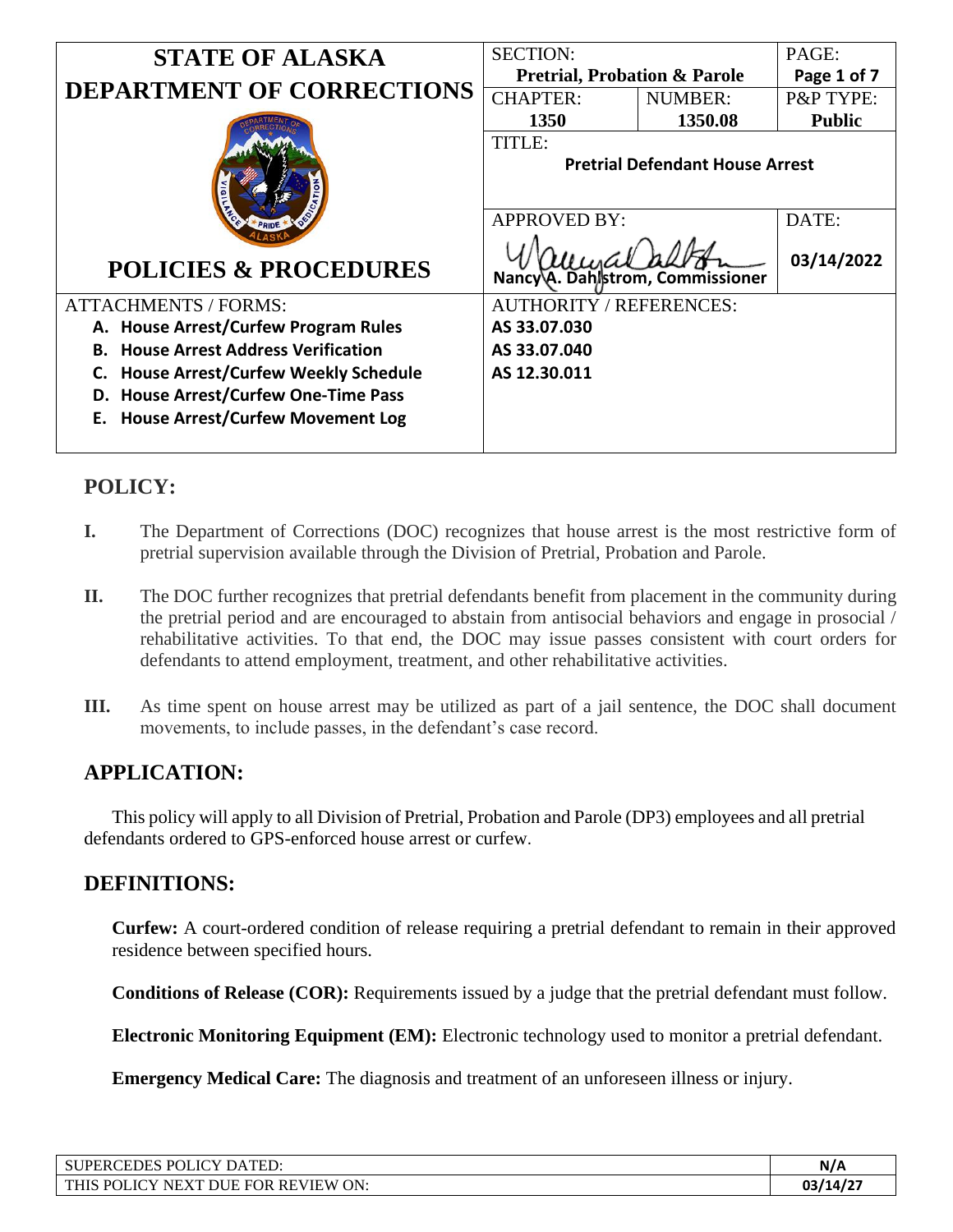| <b>SECTION:</b>                        |                                         | PAGE:                |
|----------------------------------------|-----------------------------------------|----------------------|
|                                        | <b>Pretrial, Probation &amp; Parole</b> | Page 2 of 7          |
| CHAPTER:                               | NUMBER:                                 | <b>P&amp;P TYPE:</b> |
| 1350                                   | 1350.08                                 | <b>Public</b>        |
| TITLE:                                 |                                         |                      |
| <b>Pretrial Defendant House-Arrest</b> |                                         |                      |

**Employment Verification:** The process whereby a Pretrial Officer verifies a defendant is legally employed and confirms their work schedule and work location with the employer.

**Lock-Down:** Confinement of a pretrial defendant to their verified residence.

**Personal Pass:** A pass authorized by a Pretrial Officer, consistent with the defendant's Conditions of Release (COR) order, allowing the defendant to leave their residence to travel directly to and from a specific location on a specific date during a specific timeframe.

**Violation of Conditions of Release:** The failure of a pretrial defendant to comply with the conditions of release imposed by a judge.

**Verifiable Address:** An address that has gone through the residence verification process, has been established as a legitimate residence, and has been approved by a Pretrial Officer or the court.

## **PROCEDURES:**

I. House Arrest or Curfew - GPS Monitoring Requirements

A pretrial defendant who has been court-ordered to house arrest or curfew shall abide by the following requirements:

- A. The defendant shall maintain their equipment according to the instructions provided.
- B. The defendant shall maintain a verifiable residence at all times.
- C. The defendant may only depart their residence with a pre-approved pass from their Pretrial Officer (PO). The defendant shall not deviate or make unauthorized stops to and from their residence and approved travel pass location.
- II. Residence Approval and Verification:
	- A. Prior to a pretrial defendant being placed on GPS monitoring with house arrest or curfew, the defendant shall provide a verifiable address to the supervising Pretrial Office using the Pretrial Address Verification Form (attachment B).
	- B. A PO or designee shall verify:
		- 1. The physical address of the residence.
		- 2. Electronic Monitoring (EM) equipment works in an area the defendant is proposing to reside and the residence is within the guidelines of Pretrial, Probation & Parole Policy 1350.07.

| <b>POL</b><br><b>LICY DATED:</b><br>CEDES<br><b>IPER</b>                                                                      | N/A      |
|-------------------------------------------------------------------------------------------------------------------------------|----------|
| ON.<br><b>DUE</b><br><b>FOR</b><br>. REVIEW<br>$T_{\rm C}$<br>TUIC<br>$\mathsf{D}\cap$<br>$\cdot$<br>'OLIC<br>NE<br>$\lambda$ | 03/14/27 |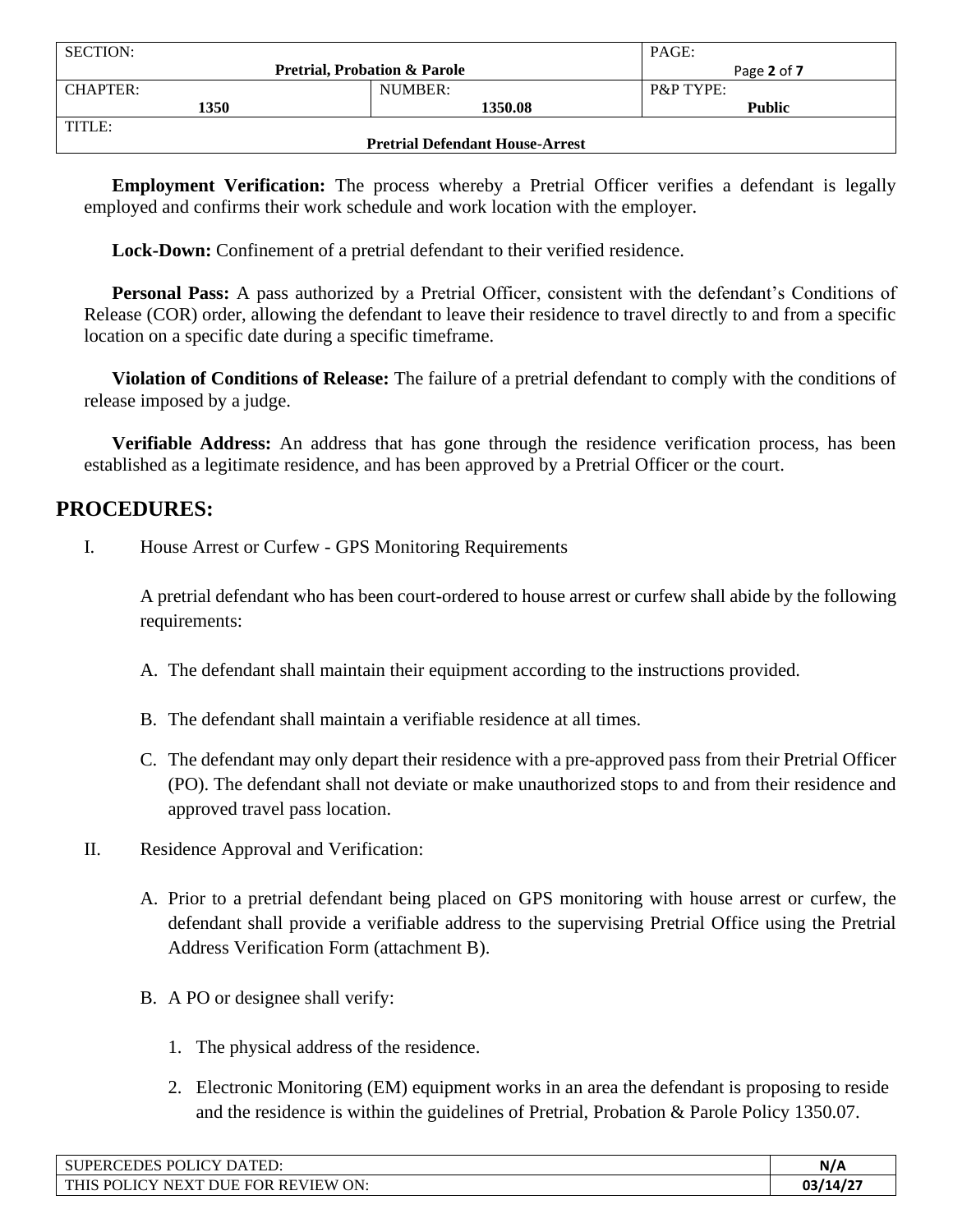| <b>SECTION:</b>                        |                                         | PAGE:                |
|----------------------------------------|-----------------------------------------|----------------------|
|                                        | <b>Pretrial, Probation &amp; Parole</b> | Page 3 of 7          |
| CHAPTER:                               | NUMBER:                                 | <b>P&amp;P TYPE:</b> |
| 1350                                   | 1350.08                                 | <b>Public</b>        |
| TITLE:                                 |                                         |                      |
| <b>Pretrial Defendant House-Arrest</b> |                                         |                      |

- 3. Whether the defendant is the homeowner, a confirmed lessee, or is otherwise approved to stay at the residence.
- C. The conditions of release will specify the legal authority, if any, on which an officer may enter the defendant's home for inspection, equipment maintenance, or a specific search.
- D. Once a residence has been approved, the PO shall make note in the DOC offender management system and establish a date and time to place the defendant on GPS monitoring.
- E. If an address cannot be verified or is otherwise unapproved, the PO shall make note in the DOC offender management system and provide notice to the defendant that the proposed residence is denied.
- F. If a defendant seeks to relocate to another residence, they shall first obtain the approval of a PO and complete the residence verification process outlined above.
- G. If a defendant seeks to relocate to another district, the residence must be pre-approved by the receiving Pretrial Office before the transfer can occur.
- III. Intake

Prior to placing a defendant on an EM device:

- A. A PO or a Criminal Justice Technician (CJT) shall review the EM equipment operations and maintenance with the defendant.
- B. A PO or a CJT shall review and have the defendant complete the House Arrest/Curfew Program Rules (Attachment A). A PO or a CJT shall further establish a reporting schedule and, if necessary, have the defendant complete a House Arrest/Curfew Weekly Schedule (Attachment C) in accordance with their court-ordered conditions.
- C. The defendant shall be directed to report directly to their approved residence.
- IV. House Arrest Passes
	- A. The defendant shall remain at their approved residence unless granted permission to leave by a PO or when seeking emergency care at a local Emergency Room (ER).

| $T\cap V$<br>POLIC<br><b>DATED</b><br>'PERCEDES .<br>'ED.                                       | N/A    |
|-------------------------------------------------------------------------------------------------|--------|
| "ON.<br><b>REVIEW</b><br><b>FOR</b><br><b>THIS</b><br>`NE.<br><b>POLICY</b><br><b>DITE</b><br>X | :14/2/ |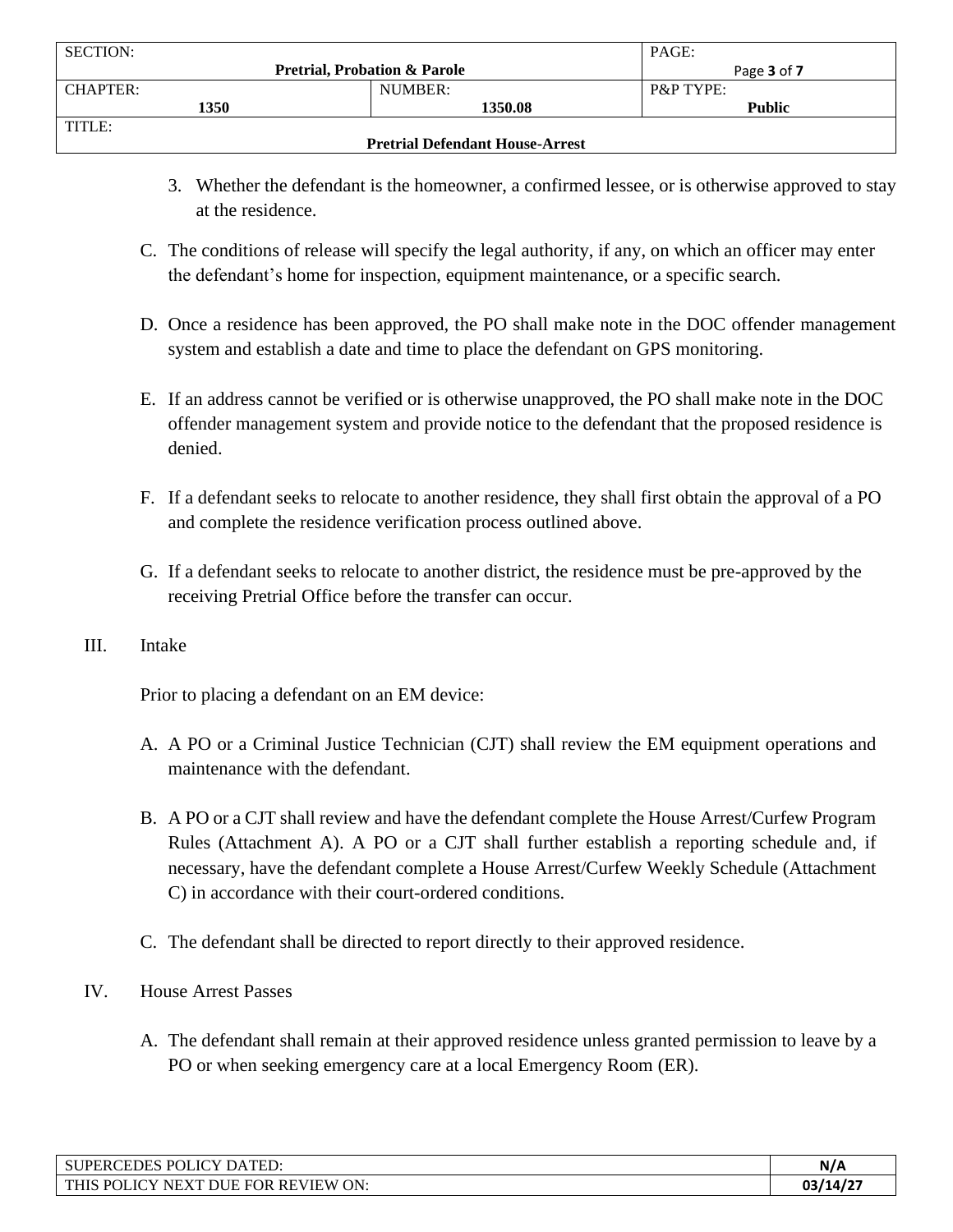| <b>SECTION:</b>                        |                                         | PAGE:                |
|----------------------------------------|-----------------------------------------|----------------------|
|                                        | <b>Pretrial, Probation &amp; Parole</b> | Page 4 of 7          |
| CHAPTER:                               | NUMBER:                                 | <b>P&amp;P TYPE:</b> |
| 1350                                   | 1350.08                                 | <b>Public</b>        |
| TITLE:                                 |                                         |                      |
| <b>Pretrial Defendant House-Arrest</b> |                                         |                      |

- 1. If the defendant experiences a medical emergency, the defendant does not require the permission of a PO prior to obtaining emergency medical treatment. The defendant shall notify their PO as soon as possible of their travel to ER.
- 2. Upon discharge, the defendant shall provide a medical note advising they have been under emergency care.
- B. All pass requests shall be reviewed, verified, and approved by a PO.
- C. If the COR permits only mandatory passes, the defendant shall remain at their approved residence, except the defendant may leave their residence for:
	- 1. Emergency medical treatment no pass is required (see paragraph IV.B.1)
	- 2. Scheduled PO office visits and substance abuse testing.
	- 3. All scheduled court hearings related to defendant's case(s). Verbal approval may be given by a PO.
	- 4. All scheduled appointments with their attorney of record. Verbal approval may be given by a PO.
- D. If treatment, work, or other passes are authorized, the defendant may be required to submit a request to their PO for approval utilizing a House Arrest/ Curfew Weekly Schedule (Attachment C) or a House Arrest/Curfew One-Time Pass form (Attachment D).
	- 1. The PO shall review each pass request and either approve, deny, or recommend changes to the pass.
		- a. If approved, the defendant shall strictly adhere to the parameters of the pass.
		- b. If denied, the defendant may request a supervisor review the denial.
		- c. The supervisor will review the request and either approve, deny, or recommend changes to the pass.
		- d. The decision of the supervisor is final.
- E. When authorized to leave their approved residence the defendant:
	- 1. Shall travel directly to, and return from, their approved location.
	- 2. Shall not deviate or make unauthorized stops.

| POLICY DATED:<br><b>CEDES</b><br><b>SUPERC</b>                                             | N/A      |
|--------------------------------------------------------------------------------------------|----------|
| ON:<br><b>REVIEW</b><br><b>THIS</b><br><b>FOR</b><br>POL<br>NF<br>DUE<br>- 10<br>$\lambda$ | 03/14/27 |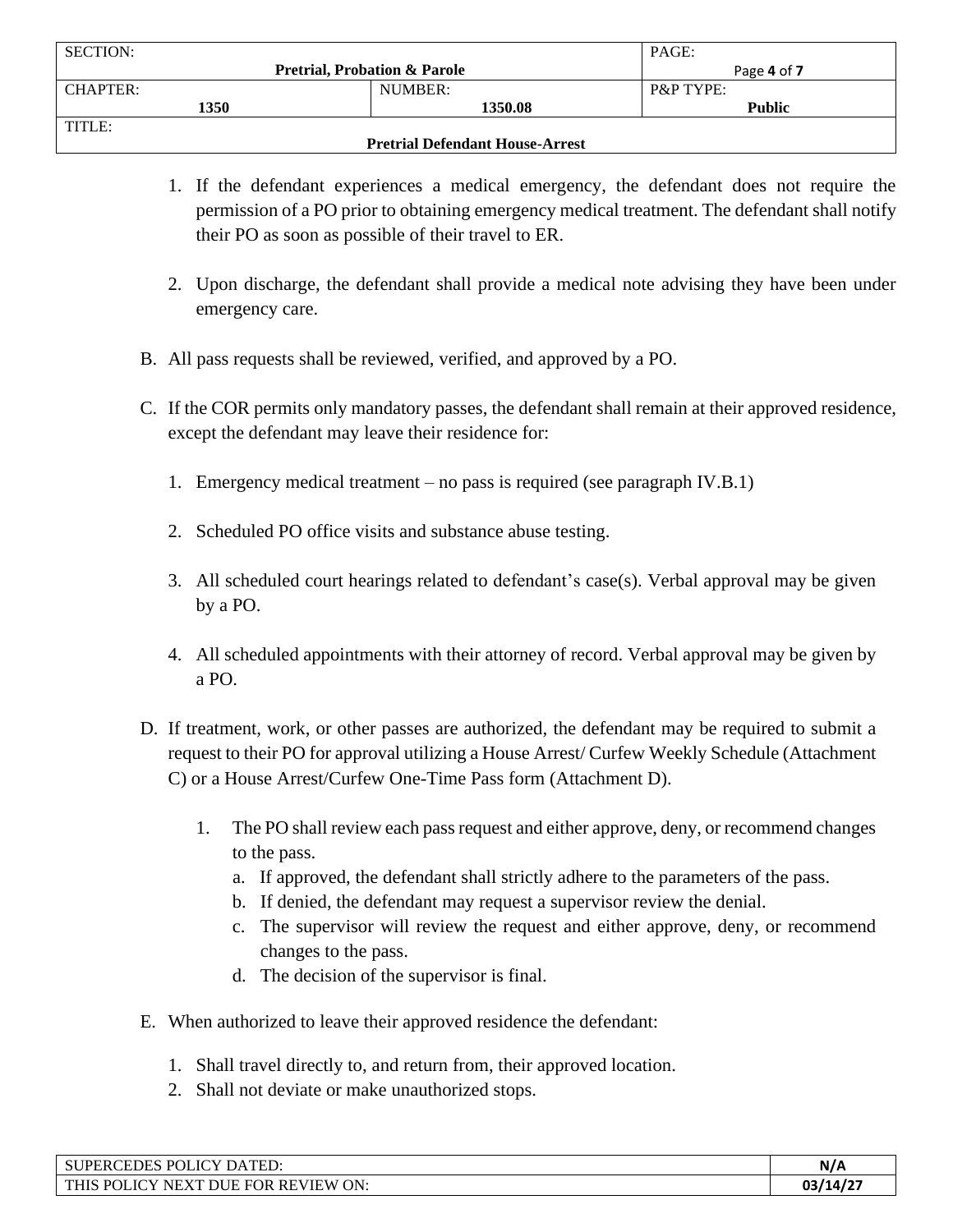| <b>SECTION:</b>                        |                                         | PAGE:                |
|----------------------------------------|-----------------------------------------|----------------------|
|                                        | <b>Pretrial, Probation &amp; Parole</b> | Page 5 of 7          |
| CHAPTER:                               | NUMBER:                                 | <b>P&amp;P TYPE:</b> |
| 1350                                   | 1350.08                                 | <b>Public</b>        |
| TITLE:                                 |                                         |                      |
| <b>Pretrial Defendant House-Arrest</b> |                                         |                      |

- F. If recurrent passes are authorized, the defendant shall:
	- 1. Update changes to their weekly schedule before deviating from an approved schedule.
	- 2. The PO shall enter the approved pass into the Electronic Monitoring (EM) system immediately, if practicable, but no later than close of business the same day.
- G. Treatment passes (i.e., AA/NA, methadone clinic, parenting, counseling) will only be authorized if explicitly approved by the court. Treatment passes shall be approved as scheduled, plus reasonable travel time. A PO will obtain a Release of Information (ROI) for verification.
- H. Work passes will only be authorized if explicitly approved by the court.
	- 1. Work passes may be approved for defendants who are employed, except:
		- i. Pretrial defendants may not "work under the table."
		- ii. Pretrial defendants may not perform residential delivery or ride-share services (i.e., taxi, food, or flower delivery services).
	- 2. The defendant must provide their PO with the name of their employer and/or supervisor and contact information for the employer to include address and phone number.
	- 3. The PO shall verify the defendant's employment status and work schedule.
	- 4. Passes will be approved for verified work hours plus reasonable travel time.
	- 5. If the defendant is required to complete errands while at work, or performs mobile services (i.e., landscaping, mobile mechanic, delivery), a PO may request the defendant document the date, time, method of travel, and each job site location on a House Arrest/Curfew Movement Log (Attachment E).
	- 6. A defendant who is at work and is scheduled for a break or a meal break may remain at their place of employment or return directly to their approved residence but is prohibited from going to any other location.
	- 7. Work passes will be approved for defendants who are self-employed. If self-employed, a defendant shall provide a copy of a current business license, or other documentation verifying legitimacy of the business, to their PO.

| POLIC.<br>$T\cap V$<br><b>SUPERCEDES</b><br>DATED.                      | N/A      |
|-------------------------------------------------------------------------|----------|
| ON.<br><b>THIS</b><br><b>REVIEW</b><br>DHE FOR<br>POLICY<br><b>NEXT</b> | 03/14/27 |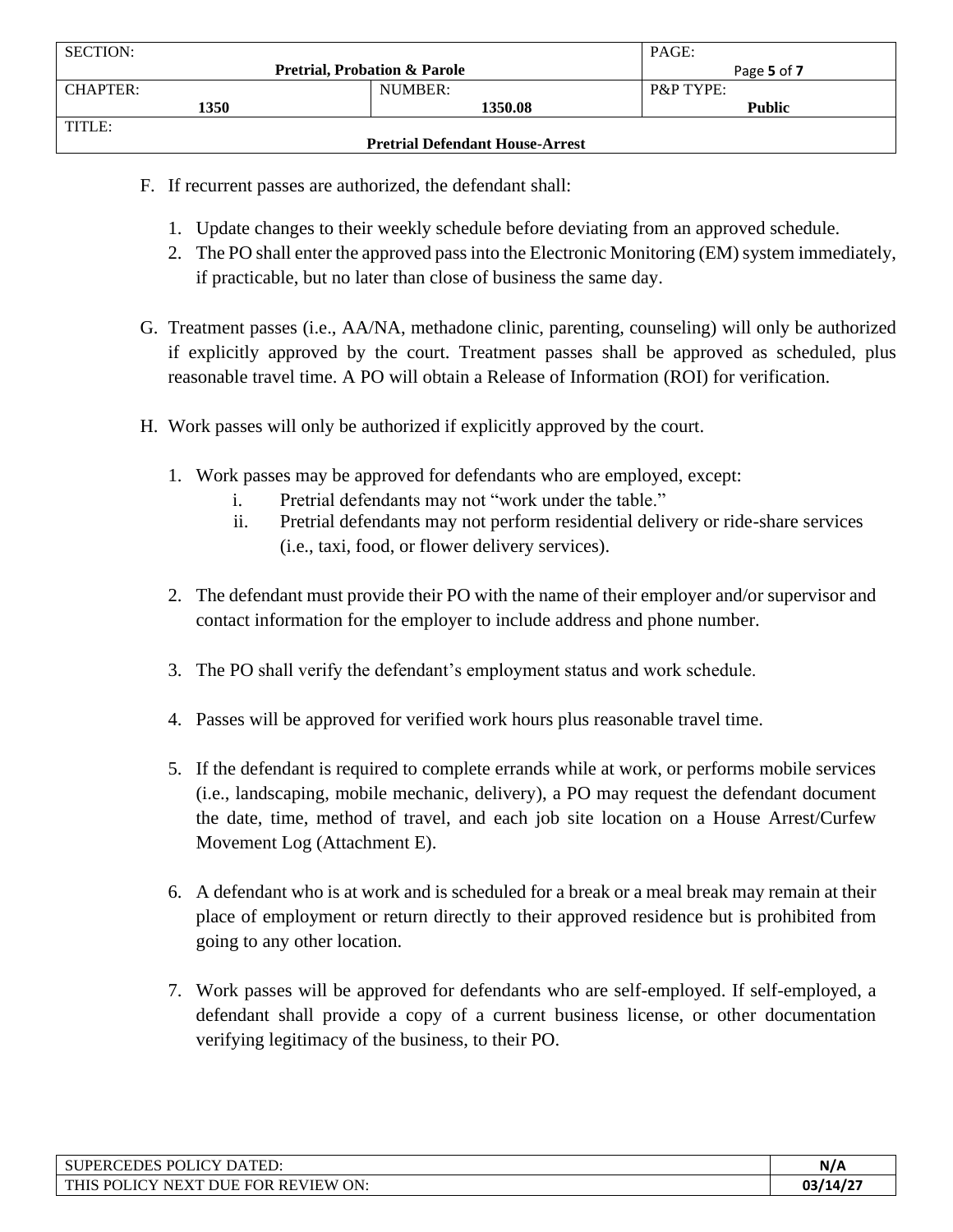| <b>SECTION:</b>                        |                                         | PAGE:                |
|----------------------------------------|-----------------------------------------|----------------------|
|                                        | <b>Pretrial, Probation &amp; Parole</b> | Page 6 of 7          |
| CHAPTER:                               | NUMBER:                                 | <b>P&amp;P TYPE:</b> |
| 1350                                   | 1350.08                                 | <b>Public</b>        |
| TITLE:                                 |                                         |                      |
| <b>Pretrial Defendant House-Arrest</b> |                                         |                      |

- 8. Job search passes may be approved up to six hours per day, three times per week. As part of a job search, the defendant may go to businesses, a library or job placement centers. A PO may request that the defendant keep a detailed log of locations, times, and applications submitted and turn in their log at the end of the week before any other passes are approved.
- 9. Job interview passes may be approved for each verified interview, for up to two hours per interview plus reasonable travel time. The defendant shall provide their PO with the date, time, location, and interviewer's name and contact number for each interview.
- I. Other passes at PO discretion will only be authorized if explicitly approved by the court. Passes at PO discretion will include the following:
	- 1. Personal needs passes (i.e., grocery shopping, laundry, haircut, banking) may include multiple locations and be approved up to four hours, one time per week.
	- 2. Legal and State office visits (i.e., DMV, Public Assistance, OCS) may be approved up to four hours, one time per week.
	- 3. Non-emergency healthcare appointments (i.e., routine dental, vision, medical) may be approved as scheduled plus reasonable travel time, one time per week. The PO should obtain an ROI for verification.
	- 4. Transportation of minor children, who live in the same residence with the defendant, to and from school or daycare will be approved as requested with verification by a PO.
	- 5. Hospital passes to visit immediate family members admitted to a local hospital may be approved for up to four hours, one time per week.
	- 6. Religious service passes may be approved for up to two hours plus travel time, one time per week.
- V. Curfew

The defendant shall remain at their approved residence during the specified curfew hours. Approved passes shall include the passes approved by the court, or when seeking emergency care at a local ER. No pass is required for emergency medical treatment (see paragraph IV.B.1) Pass provisions only apply to curfew hours.

| <b>POL</b><br><b>EDES</b><br>JCY D<br>$\lambda$ mp $\Gamma$<br><b>SUPERC</b><br><b>НИ</b><br>JА | N/A     |
|-------------------------------------------------------------------------------------------------|---------|
| <b>REVIEW ON:</b><br><b>THIS</b><br>POLICY<br>DHE.<br><b>NFX</b><br><b>FOR</b>                  | 03/14/2 |